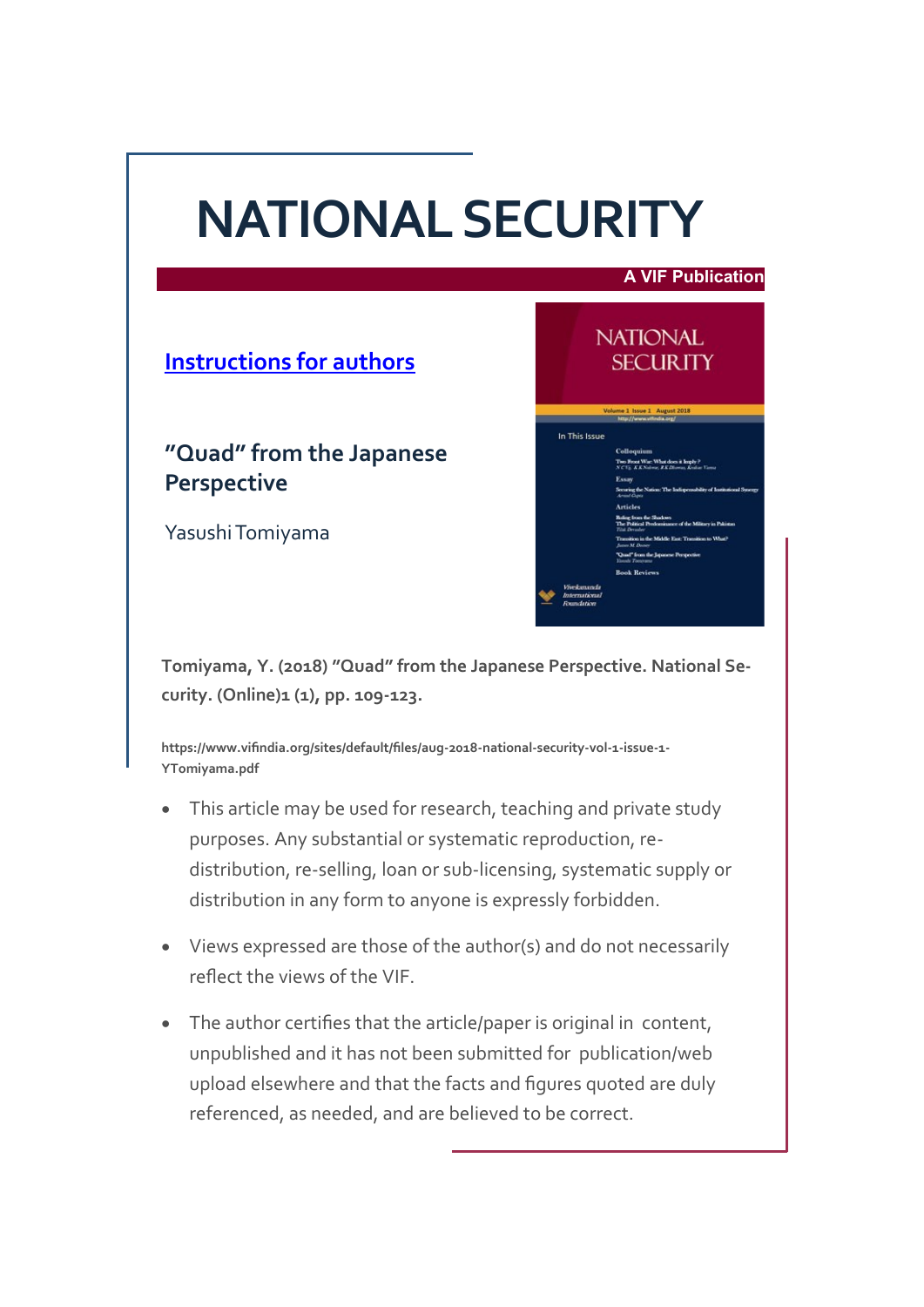# **"Quad" from the Japanese Perspective**

Yasushi Tomiyama\*

# **Abstract**

*The idea of strategic cooperation between four major democracies in the Indo-Pacific region ― Japan, the United State, Australia and India ― was born under the initiative of Japanese Prime Minister Shinzo Abe. The Abe government places the quadrilateral cooperation as a pillar of the "Free and Open Indo-Pacific Strategy". The strategy has two main purposes: to offer an alternative to a Chinacentric regional order that China as a rising economic and military power is trying to build, and to keep the inward-looking United States committed to Asia. Even though the quadrilateral cooperation is an important attempt to respond to the dynamic shift in the Indo-Pacific, it will have many twists and turns.*

Woves towards a strategic quadrilateral cooperation between Japan, the United States, Australia and India, because of their shared fundamental values of freedom, democracy and the rule of law are gathering pace. The Japan-led initiative, also known as the "Quad," is an attempt to have an inward -looking America stay committed to Asia along with providing countries in the Indo-Pacific region with an alternative to a potential China-centric order. The Quad was getting into gear in 2006-2007, but collapsed before making a comeback in 2017. This article looks back at the history of the four-way cooperation and examines the opportunities offered by the Quad, as well as the challenges it faces.

# **Quad-1**

In December 2004, the United States, Japan, Australia and India formeda "core group" at US initiative, to coordinate international humanitarian

<sup>\*</sup>Mr. Yasushi Tomiyama is Planning Committee Member and Senior Fellow at the Japan Institute for National Fundamentals and is a former Foreign News Editor and Bureau Chief at Washington, D.C., London and Bangkok for the Jiji Press.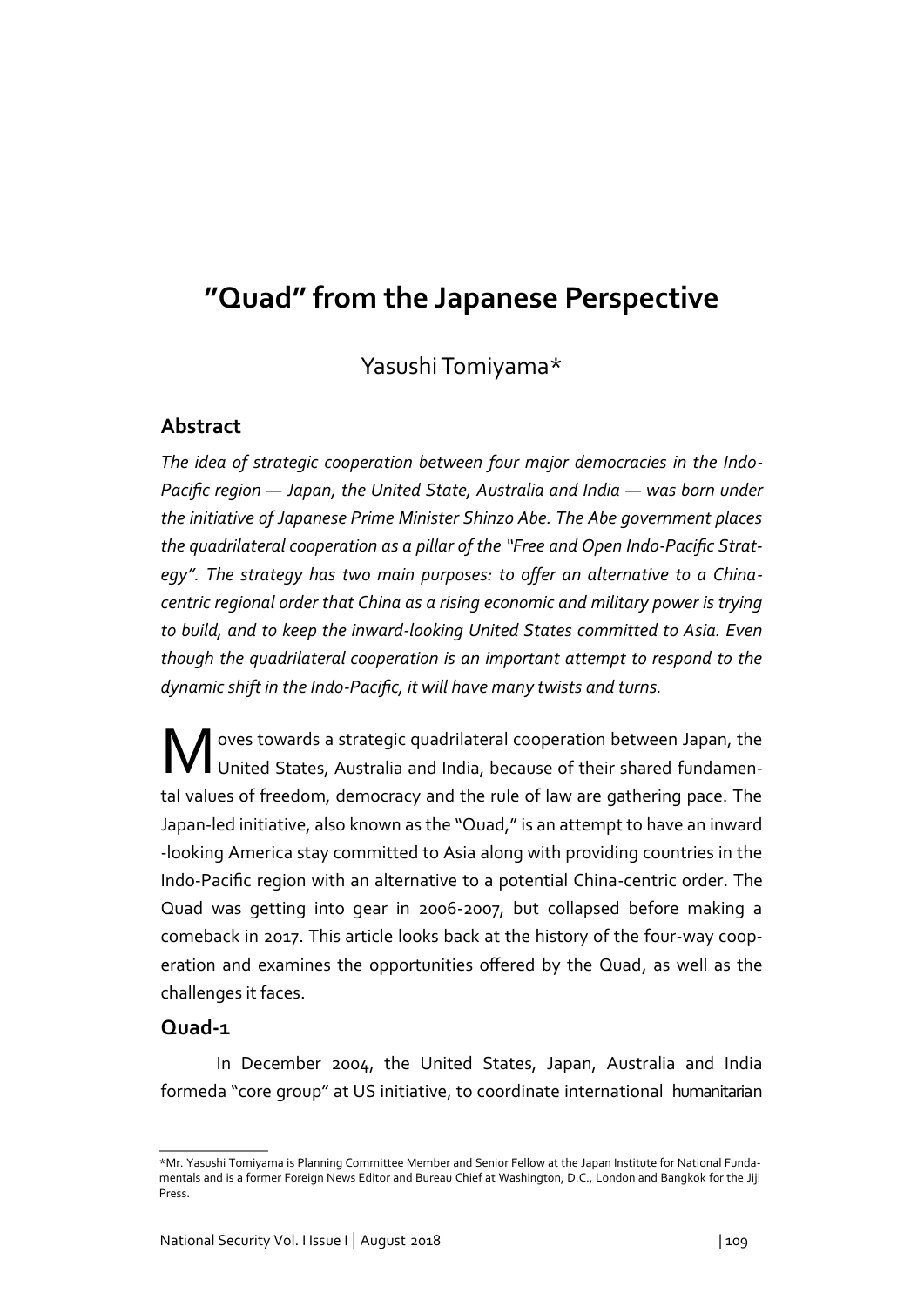-assistance and disaster-relief efforts following the Boxing Day tsunami that left over 300,000 people dead or missing in the Indian Ocean region. It was the first time that the four countries had collaborated for conducting military operations, providing a precedent for the quadrilateral partnership.

It was Japan's Shinzo Abe who first as a politician advocated a Japan-US-Australia-India strategic cooperation. In his book *Utsukushii Kuni-e* (Toward a Beautiful Country), published shortly before he became prime minister for

the first time in 2006, Abe wrote, "It will be wonderful if the four countries [that share universal values such as freedom, democracy, basic human rights and the rule of law] can hold talks from a strategic point of view". Expressing his willingness to host quadrilateral strategic dialogues between top government leaders or foreign ministers, if he became Japan's prime minister, he added: "Japan should exercise leadership for the purpose."

After forming his first cabinet in

**..In 2006, Abe wrote, "It will be wonderful if the four countries [that share universal values such as freedom, democracy, basic human rights and the rule of law] can hold talks from a strategic point of view".**

September 2006, Prime Minister Abe lost no time in moving toward the four-way cooperation. The joint statement by Abe and Indian Prime Minister Manmohan Singh, who visited Japan in December of that year upgraded the Japan-India relationship to a "strategic and global partnership," declaring that the two prime ministers "share the view on the usefulness of having dialogue among India, Japan and other like-minded countries in the Asia-Pacific region on themes of mutual interest" (Ministry of Foreign Affairs of Japan, 2006). It was clear that they had the United States and Australia in mind as dialogue partners, even though they were not named.

 In March 2007, at a joint press conference following the signing of the Japan-Australia Joint Declaration on Security Cooperation, Abe said, "We also emphasise a relationship with India with whom we share basic values. We promote Japan-US-Australia [dialogue] and the dialogue with India as well" (Prime Minister of Japan and His Cabinet, 2007). Australian Prime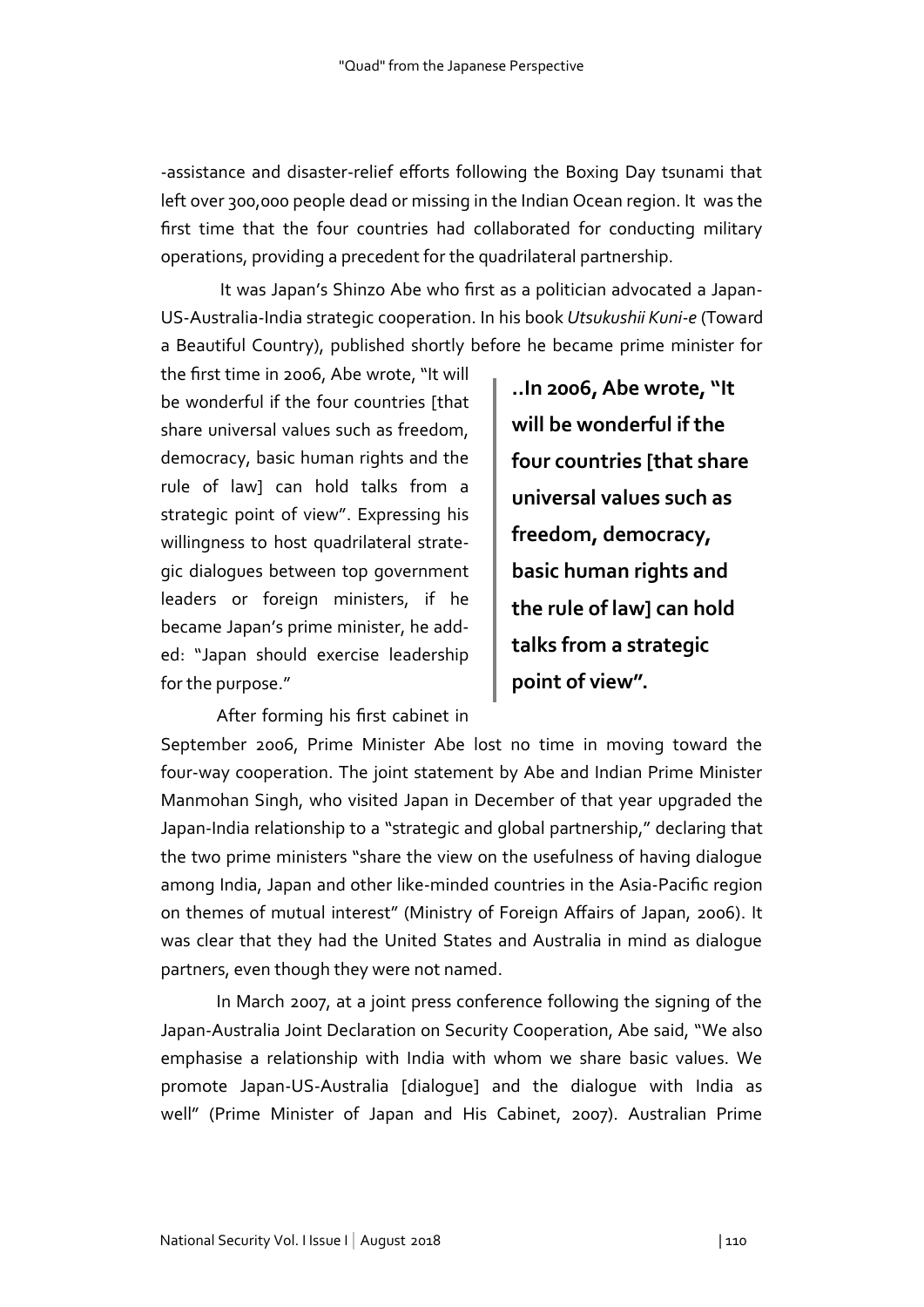Minister John Howard said Australia shared democracy not only with the United States and Japan but also with India.

Among the leading figures of the then George W. Bush administration, Vice President Dick Cheney was said to be particularly eager to include India in the trilateral US-Japan-Australia strategic dialogue that began March in 2006, before Abe's inauguration (Shanahan, 2009).

 In May 2007, officials from the US, Japan, Australia, and India, of the rank of assistant secretary of state met for the first time (Chellaney, 2007) on the sidelines of the Senior Officials Meeting of the ASEAN (Association of South East Asian Nations) Regional Forum (ARF) in Manila. The Quad that had been nothing but an idea became a reality. In August 2007, Abe delivered a legendary speech on the "Confluence of the Two Seas" in the Indian Parliament. In the speech that launched the geopolitical concept of the Indo-Pacific encompassing the Indian and the Pacific Oceans, he suggested that Japan and India by coming together to form a "Strategic Global Partnership," could develop an immense network spanning the whole Pacific Ocean, incorporating the United States and Australia (Ministry of Foreign Affairs, Japan, 2007). In September, Japan and Australia, along with Singapore, partic-

**India did not want the Quad to be seen as constituting an encirclement of China.** 

ipated in the US-India *Malabar* naval exercise. Having the experience of coordinating international relief operations after the Boxing Day tsunami three years earlier, the Quad expanded its wings to the military field. It was at about this point when the Quad-1 was at its peak.

China poured cold water on the four-way cooperation. China had issued demarches to each participant of the quadrilateral senior officials' dialogue days before it took place in May, expressing its concerns that the meeting meant to contain China (Varadarajan, 2007). India did not want the Quad to be seen as constituting an encirclement of China. Indian Prime Minister Singh had to explain to Chinese President Hu Jintao in June, that the group wasn't "ganging up" on China (Madan, 2017). Australia was even more disturbed by the Chinese anger. Australian Defence Minister Brendan Nelson said in July that the quadrilateral dialogue did not encompass military and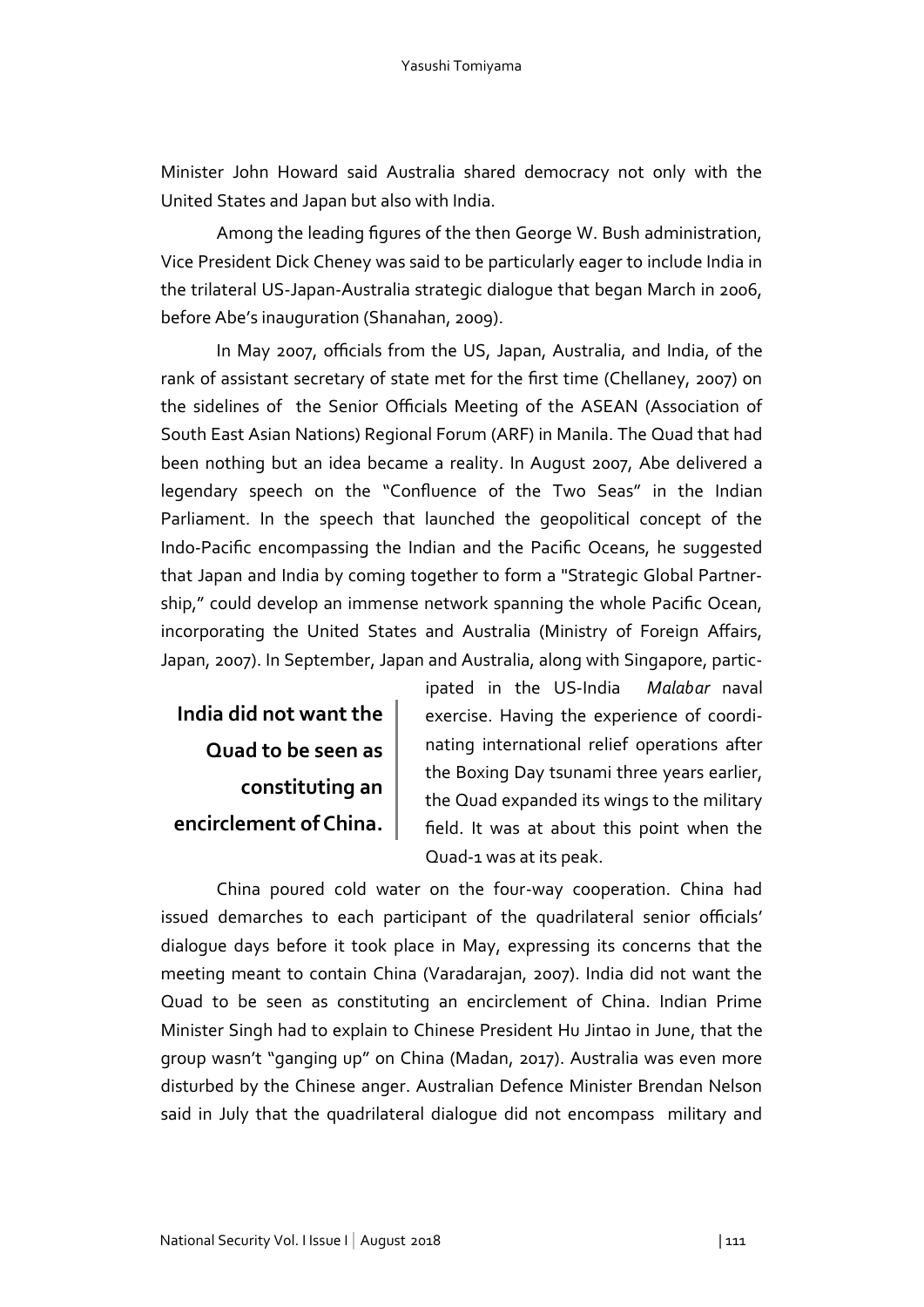security issues but was confined to the economic and cultural fields. He further added that Canberra was satisfied with its trilateral strategic partnership with the United States and Japan and did not wish to complicate its relationship with other countries by extending it to the quadrilateral (Dikshit, 2007).

The Quad-1 lost momentum with the resignation in July 2007 of Prime Minister Abe, the champion of the scheme, for health reasons. The conservative ruling coalition in Australia lost the general election in November to be replaced by a Labour government led by Kevin Rudd, a pro-China politician. Stephen Smith, Foreign Minister in the new Rudd government, said in February 2008, that he had informed Japan and China that Canberra would withdraw from the US-Japan-Australia-India dialogue (Middleton, J. and Smith, S. 2008), marking the end of Quad-1.

#### **Quad-2**

The idea of the Quad came back to life with Abe's return to power in December 2012. He had written an article on "Asia's Democratic Security Diamond" for Project Syndicate, an international non-profit organisation, which made the article public the day after the second Abe cabinet took office. The article proposed that Australia, India, Japan, and the US state of Hawaii should "form a diamond to safeguard the maritime commons stretching from the Indian Ocean region to the western Pacific" at a time when the South China Sea seemed set to become a Chinese "lake" and Chinese lawenforcement vessels continued their coercive activities around Japan's Senkaku Islands in the East China Sea (Abe, S. 2012). However, Abe's proposal did not lead to the immediate revival of the Quad. Instead, the trilateral Japan-US-Australia, Japan-US-India and Japan-Australia-India cooperation took the lead.

 Japan, the United States and Australia revived the Trilateral Strategic Dialogue and its fifth ministerial meeting held after four years, in October 2013, was attended by the Foreign Ministers and the US Secretary of State.<sup>1</sup> Japan (and New Zealand) participated in the US-Australia joint military exercise *Talisman Sabre* for the first time in July 2015. Japan, the United States, and India held their first trilateral Foreign Ministers' meeting in September 2015,<sup>2</sup> while Japan's Maritime Self-Defence Force participated as a

*<sup>1.</sup> Japan-U.S.-Australia Trilateral Strategic Dialogue held the 6th ministerial meeting in July 2016 and the 7th in August 2017.* 

*<sup>2.</sup> The 2nd Japan-U.S.-India foreign ministers' meeting was held in September, 2017.*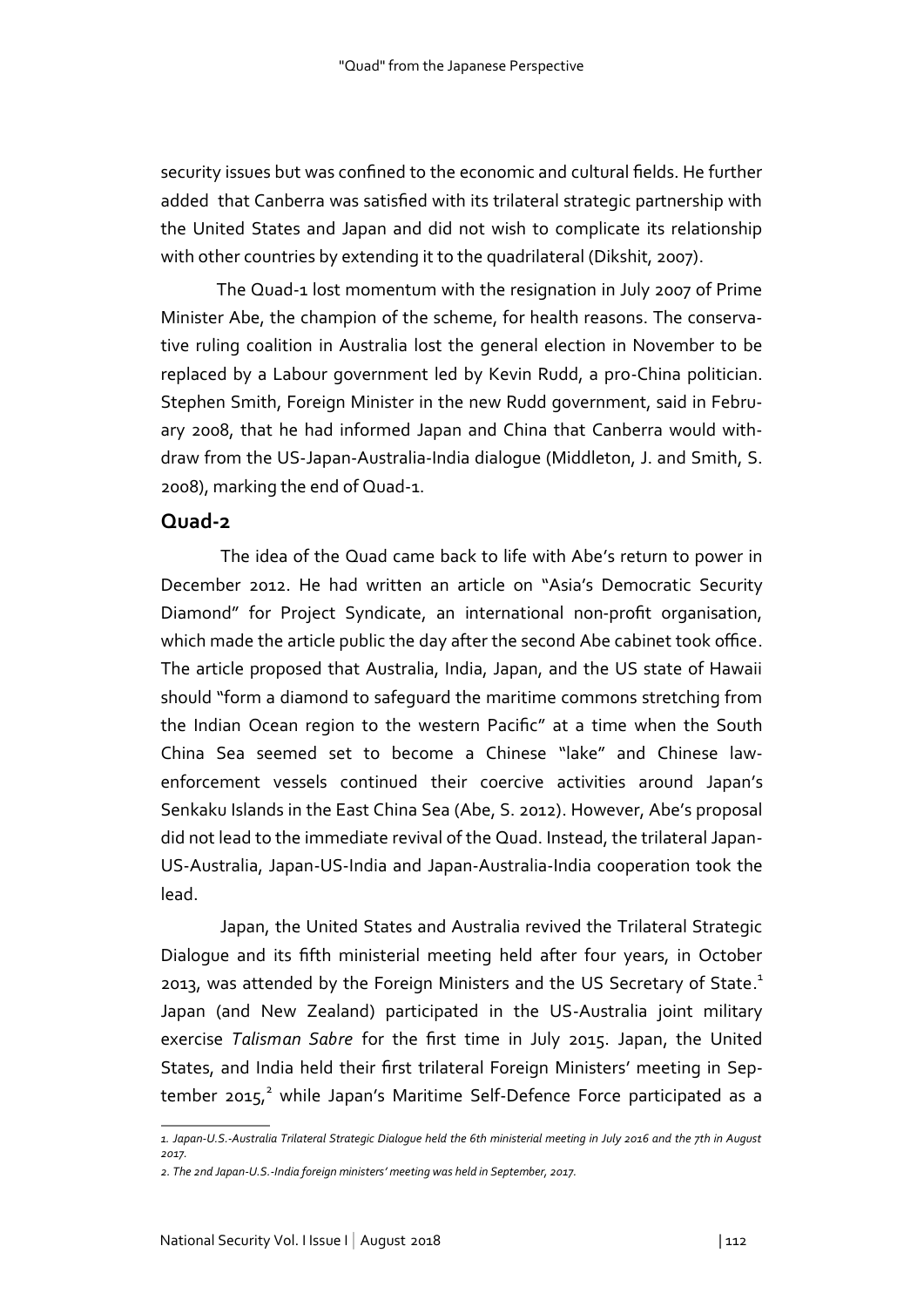guest in the US-India *Malabar* naval exercise in October 2015, for the first time in eight years.<sup>3</sup> Japan, Australia, and India held their first trilateral dialogue of the foreign secretaries or vice ministers level in June 2015.<sup>4</sup>

 In August 2016, Prime Minister Abe announced a 'Free and Open Indo-Pacific Strategy' at the Tokyo International Conference on African Development (TICAD) in Nairobi, Kenya. This is a far-reaching initiative to extend the success of Asia — where the economies are rapidly growing, and universal values such as democracy, the rule of law and market economy are taking root — to Africa. It also seeks to expand the potential of Africa by linking it to a free and open Indo-Pacific that would help promote the stability and prosperity of the region as a whole. The Japanese government deemed the quadrilateral Japan-US-Australia-India cooperation as an important element of its strategy (Ministry of Foreign Affairs of Japan, 2017a).

 India remained cautious about the revival of the Quad even after Abe's announcement of the Indo-Pacific strategy. The joint statement issued after the meeting between Abe and Indian Prime Minister Narendra Modi in November 2016, recognised the potential for synergy between Abe's Free and Open Indo-Pacific Strategy and Modi's Act East Policy and welcomed the trilateral dialogue between Japan, India and the United States, and between Japan, India, and Australia (Ministry of Foreign Affairs of Japan, 2016). But nothing was mentioned in the statement about the possible enlargement of the trilateral framework into the quadrilateral structure. However, the two Prime Ministers' joint statement in September 2017, went further by saying that they would align Abe's strategy and Modi's policy but failed again to mention anything about the Japan-US-Australia-India quadrilateral framework, pledging only to "strengthen trilateral cooperation frameworks with the United States, Australia, and other countries" (Ministry of Foreign Affairs of Japan, 2017b).

 Australia, compared to last time, has been more receptive about the quadrilateral cooperation now. In a joint media release after the meeting between Abe and Australian Prime Minister Malcolm Turnbull in January 2017, the two leaders said, "Japan and Australia will continue to work proactively, alongside the US and other like-minded countries, including India, to maintain

<sup>3.</sup> Japan participated in the Malabar 2016 also as a guest and became a permanent member of the exercise from Malabar 2017.

<sup>4.</sup> Japan-Australia-India Trilateral Dialogue held the 2nd meeting in February 2016, the 3rd meeting in April 2017 and the 4th meeting in December 2017 at the level of foreign secretary/vice minister.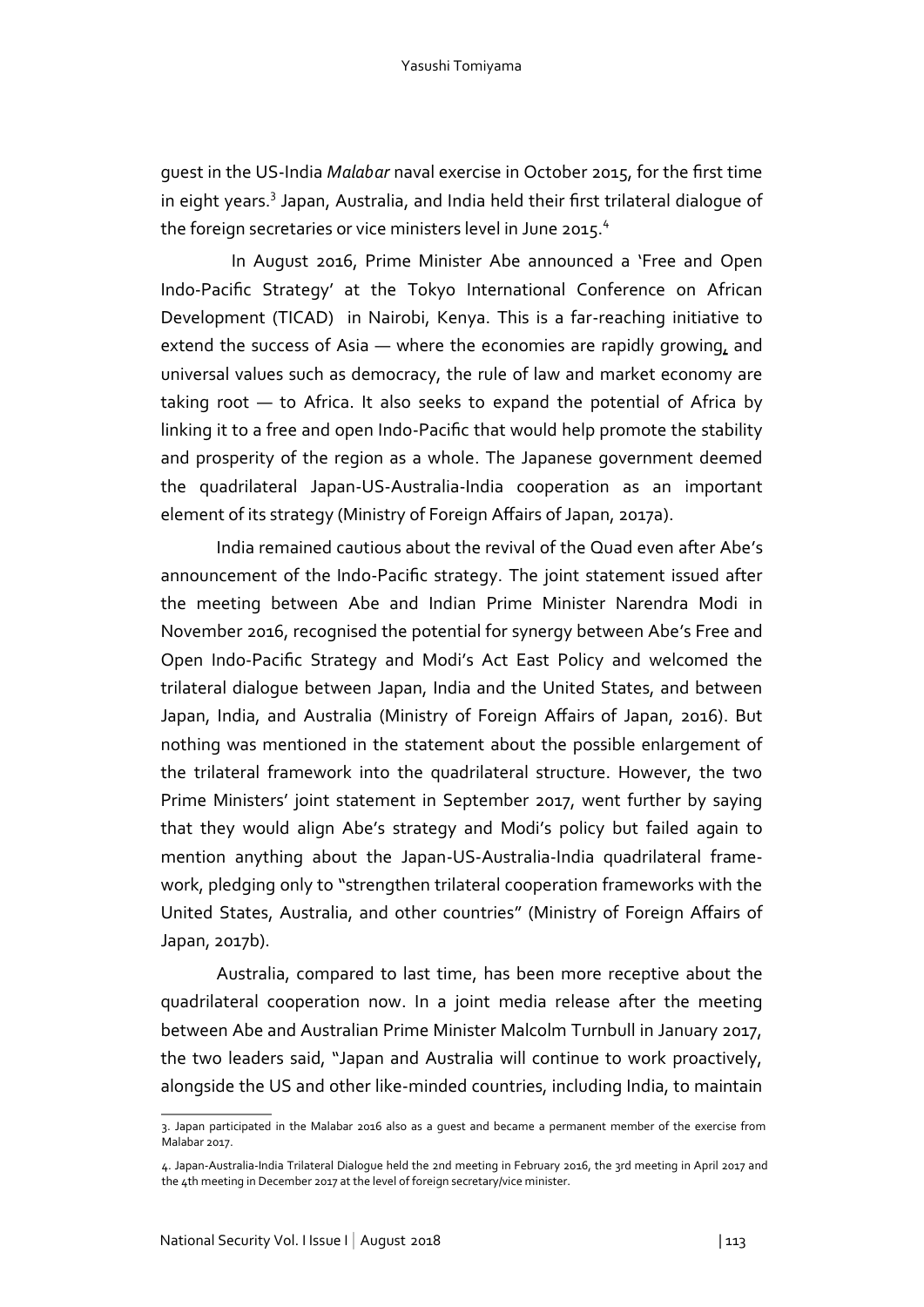the rules-based international order and support a peaceful and stable Indo-Pacific region." (Ministry of Foreign Affairs of Japan, 2017c).

 What contributed greatly to the revival of the Quad was the clear support of Washington. In his speech before visiting India in October 2017, US Secretary of State, Rex Tillerson quoted Abe's original phrase "free and open

Indo-Pacific" repeatedly, indicating his willingness to get on board Japan's Indo-Pacific strategy. Tillerson called for greater cooperation among Indo-Pacific democracies, saying "there is room to invite others, including

Australia" to the trilateral engagement between the United States, India, and Japan (US Department of State, 2017). Tillerson blamed China for continuing to militarise the artificial islands in the South China Sea, subverting the sovereignty of neighbouring countries and for imposing heavy a debt burden on them through "predatory" financing to obtain equity in relevant facilities. He made no secret that behind his support for the Quad lay the determination that Chinese encroachment of other countries' territories by using its military and economic power and the destruction of international order will not be forgiven.

 US President Donald Trump also mentioned "free and open Indo-Pacific"

**Tillerson blamed China for continuing to militarise the artificial islands in the South China Sea, subverting the sovereignty of neighbouring countries and for imposing heavy a debt burden on them through "predatory" financing to obtain equity in relevant facilities.**

in a speech he made in Da Nang, Vietnam, during his 12 day Asian tour in November 2017, which took him to Japan, South Korea, China, Vietnam and the Philippines, in that order. However, he mostly spoke about how other countries took advantage of a free and open US trade policy, without regard to reciprocity and insisted his administration would put America first. In one part of the speech, Trump pledged to build trust and ensure the security of democratic nations based on the three principles of rule of law, individual rights and freedom of navigation, bearing in mind the differences of values with regard to China (White House, 2017). But he failed to deliver what can be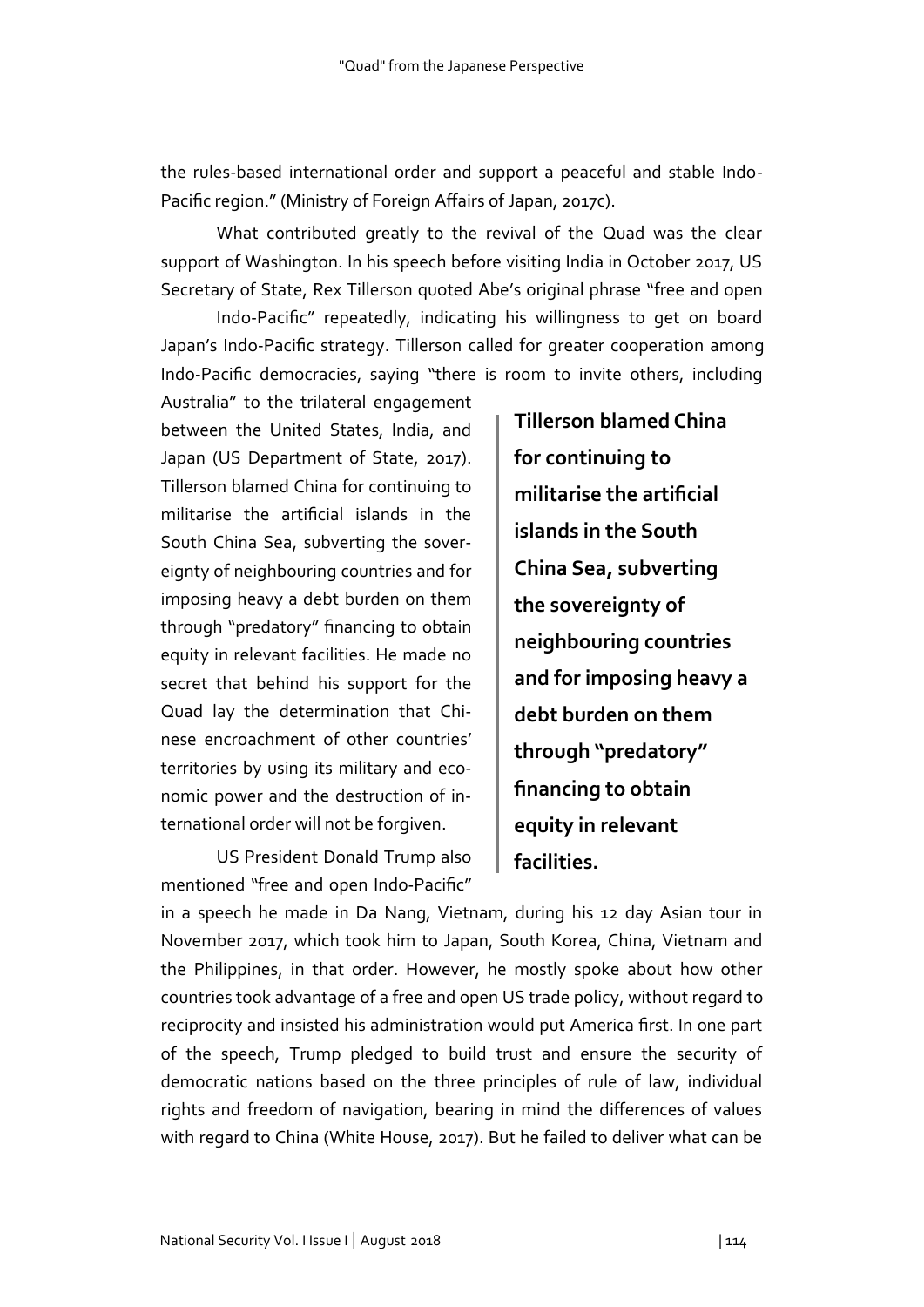termed a comprehensive Asian strategy, betraying the expectations of many.

 Nonetheless, the revival of the Quad, supported by Tillerson, became a reality two days after the Trump speech. On November 12, 2017, senior officials from Japan, the United States, Australia and India met in Manila before the opening of East Asia Summit in which all of the four countries were participating. The quadrilateral senior officials' dialogue that had been held only once in May 2007, was revived after ten years. A press release from Japan's Ministry of Foreign Affairs said the officials "discussed measures to ensure a free and open international order based on the rule of law in the Indo-Pacific," (Ministry of Foreign Affairs of Japan, 2017d). Thus making clear that the Quad was an important part of Abe's Free and Open Indo-Pacific Strategy.

 The Japanese Foreign Minister, Taro Kono expressed his willingness to upgrade the quadrilateral dialogue to the level of Foreign Ministers and eventually to the level of top leaders (Hayashi and Onchi, 2017), as Abe himself had proposed in his book twelve years earlier. In this regard, a senior Foreign Ministry official said, "The quadrilateral officials' meeting can be regularised. But it will be difficult to have a meeting at the level of Foreign Ministers or top leaders right now. Some of the four countries do not want the Quad to be seen as an anti-China block."

 Following the revival of the four-way dialogue, Prime Ministers Abe and Turnbull reaffirmed at their meeting in January 2018, that Japan and Australia should "continue close coordination to advance cooperation among Australia, India, Japan and the United States" (Ministry of Foreign Affairs of Japan, 2018). On the same day as the Japan-Australia summit, top naval officers from Japan, the United States, Australia and India appeared together for the first time as panellists in a multilateral conference in New Delhi. Attending the Raisina Dialogue were Admiral Katsutoshi Kawano, Chief of Staff, Joint Staff, Japan, Admiral Harry Harris, Jr., Commander, US Pacific Command, Vice Admiral Tim Barrett, Chief of Navy, Australia and Admiral Sunil Lamba, Chief of Naval Staff, India (Raisina Dialogue, 2018). This could possibly lead to a dialogue among quadrilateral top military leaders in the future.

 Quadrilateral military exercises have not yet been resumed. Australia offered to send naval ships as observers to the *Malabar* exercise for a trilateral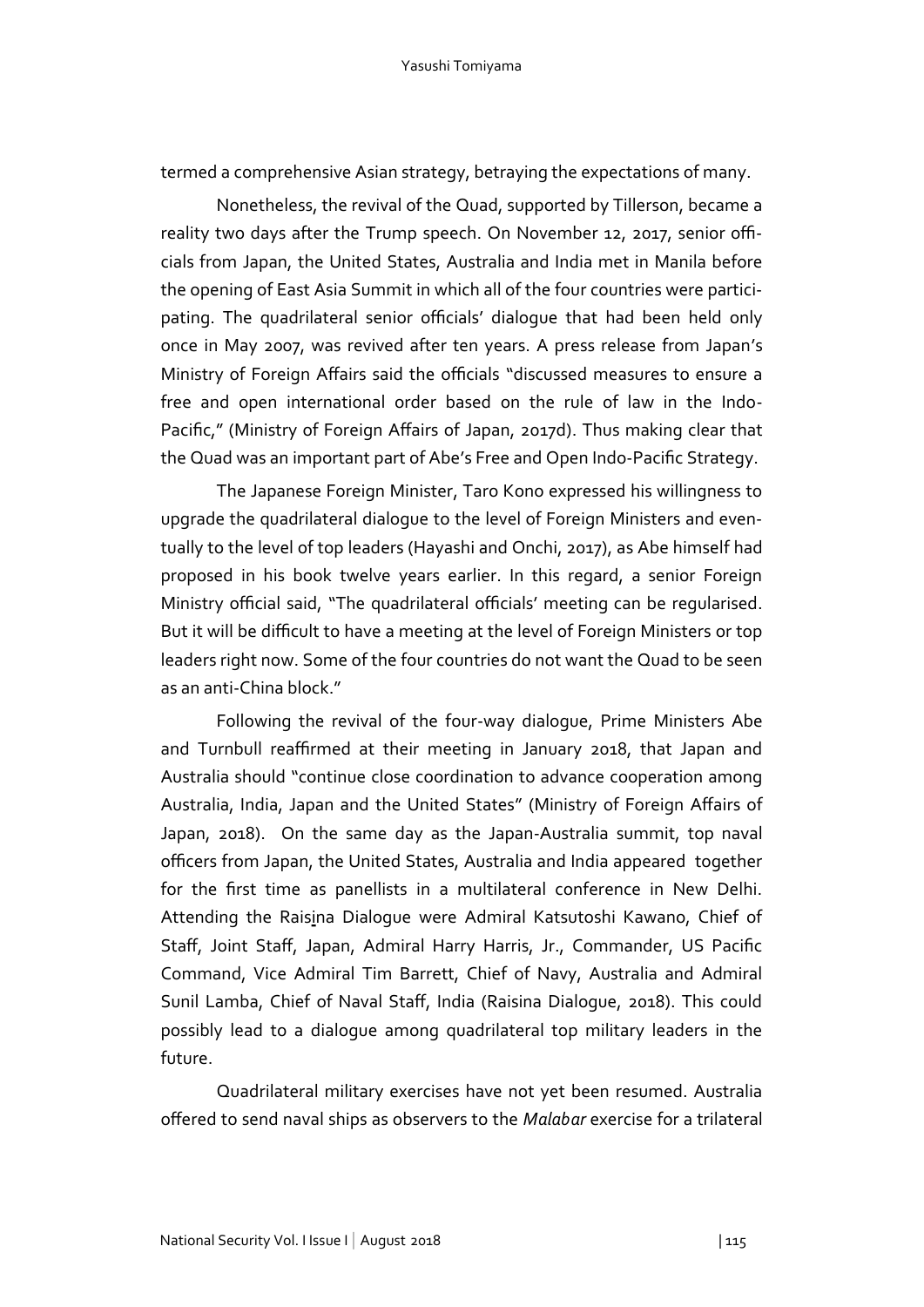drill with Japan's official participation in July 2017. But the offer was reportedly rejected by India (Miglani, 2017). India seems to harbour a strong distrust of Australia as it had unilaterally withdrawn from the Quad in 2008, bowing to pressure from China. (Anil Wadhwa, Senior Fellow of the Vivekananda International Foundation, New Delhi, at a conference with the Japan Institute for National Fundamentals in Tokyo on March 7, 2018, stated that Australia could not participate in *Malabar 2017* because it had missed the six month deadline of filing its application prior to the exercise.)

# **Japanese concept of the Quad**

**….Japan, in partnership with the three other major Indo-Pacific democracies, would like to provide an alternative to a potential Chinacentric regional order** 

 According to the Japanese Foreign Ministry, Prime Minister Abe's Free and Open Indo-Pacific Strategy, an important part of which is Japan-US-Australia-India quadrilateral cooperation, has three pillars: to establish and expand basic values such as freedom, democracy, the rule of law, the freedom of navigation and market economy; to seek economic prosperity through infrastructure building, trade and investment promotion and human resource cultivation in the region from East Asia to South Asia, the Middle East and Southeastern Afri-

ca; and to ensure maritime security by building up regional coastguard capabilities and cooperation in Humanitarian Assistance and Disaster Relief (HADR) operations. The Foreign Ministry emphasised that the strategy is not aimed at any specific country. But the three pillars themselves reveal that Japan is deeply conscious of China's expanding influence in recent years and that Japan, in partnership with the three other major Indo-Pacific democracies, would like to provide an alternative to a potential China-centric regional order that is presented as mutually beneficial but in reality would only be for China's economic benefit. The "One Belt, One Road" (OBOR) scheme, will lead to the expansion of an authoritarian political model and a coercive maritime expansion supported by strong Chinese military power, that is different from liberal democracy,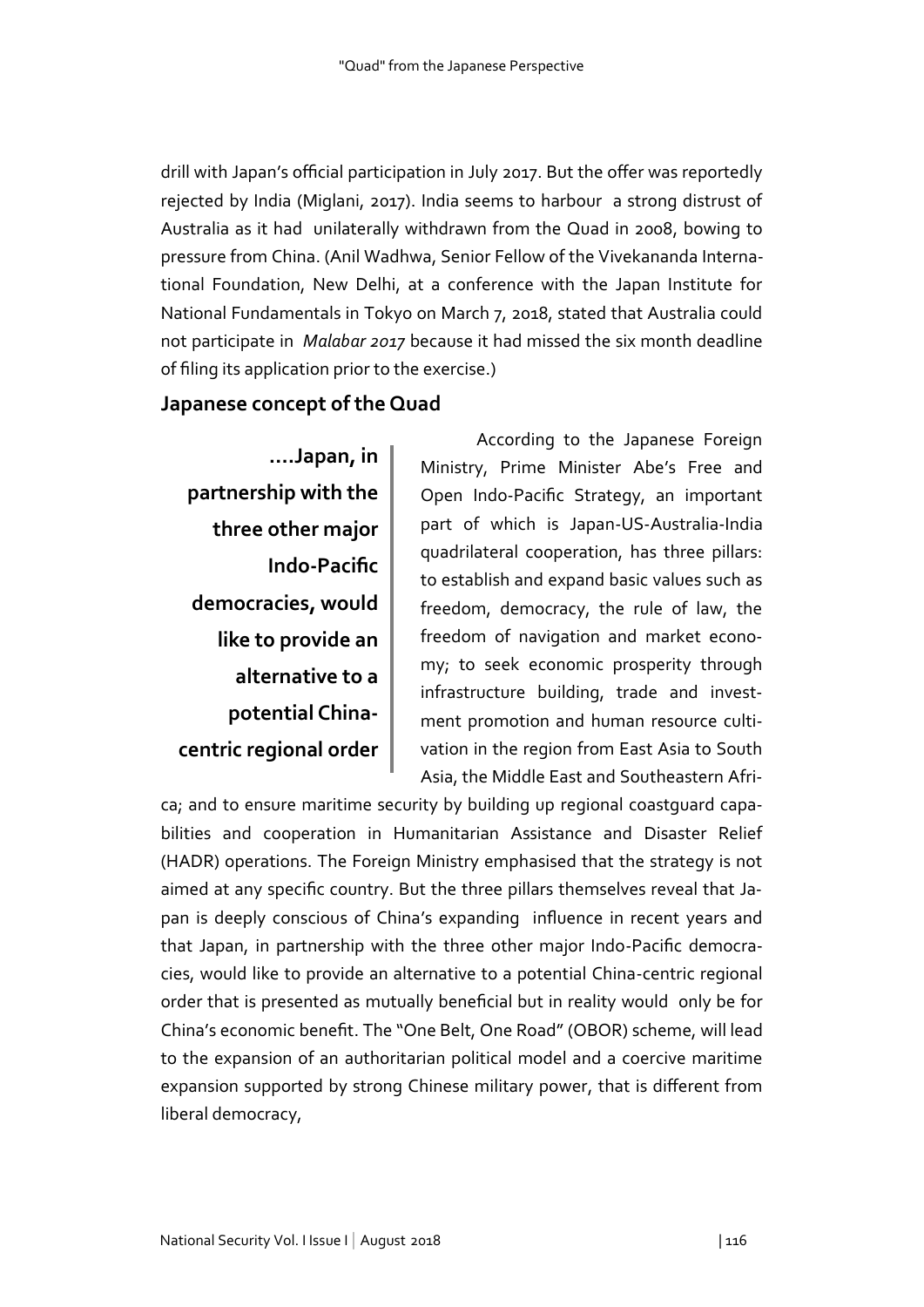Abe's Indo-Pacific Strategy appears modest and does not talk about a great game as the OBOR does. China made a great show about the OBOR at an international conference and established new financial institutions such as the Asia Infrastructure Investment Bank (AIIB) and the Silk Road Fund. In contrast, Japan's Indo-Pacific Strategy includes no plans to set up a bank or a fund to finance infrastructure building and other projects, but seeks to utilise existing financial institutions like Official Development Assistance (ODA), Japan Bank for International Cooperation (JBIC) and Manila-based Asia Development Bank (ADB). Agendas set in the maritime security area of the strategy — assistance to strengthen maritime law enforcement capabilities and cooperation in the HADR operations — are also modest. Japan has provided patrol ships to South East Asian nations such as Indonesia, the Philippines, Vietnam, and Malaysia — all of which are threatened by China's maritime advancement — to help them boost their coast guard capabilities. Japan is also likely to

provide anti-submarine and maritime surveillance aircraft P-3Cs to the Malaysian navy in the near future. If cooperation goes among the Quad countries goes well, Japan, the United States, Australia and India will be able to coordinate their activities better to enhance the coastguard capabilities of re-

**Japan's Indo-Pacific Strategy has another important purpose — to keep the United States committed to Asia.**

gional countries, with related training opportunities. Also, in the event of a major natural disaster the Quad troops are likely to coordinate their HADR operations in the region in an effective way. However, Japan does not anticipate quadrilateral maritime patrols or quadrilateral "freedom of navigation" operations in the South China Sea as it believes that the Association of South East Asian Nations (ASEAN), not the quadrilateral group of Japan, the United States, Australia and India, should assume the principle role in the South China Sea.

 Japan's Indo-Pacific Strategy has another important purpose — to keep the United States committed to Asia. We must not think that the "America First" approach avowed by President Trump would end up as a one-off phenomenon. The United States' tradition of isolationism, became apparent, especially during the second term of the Obama administration when the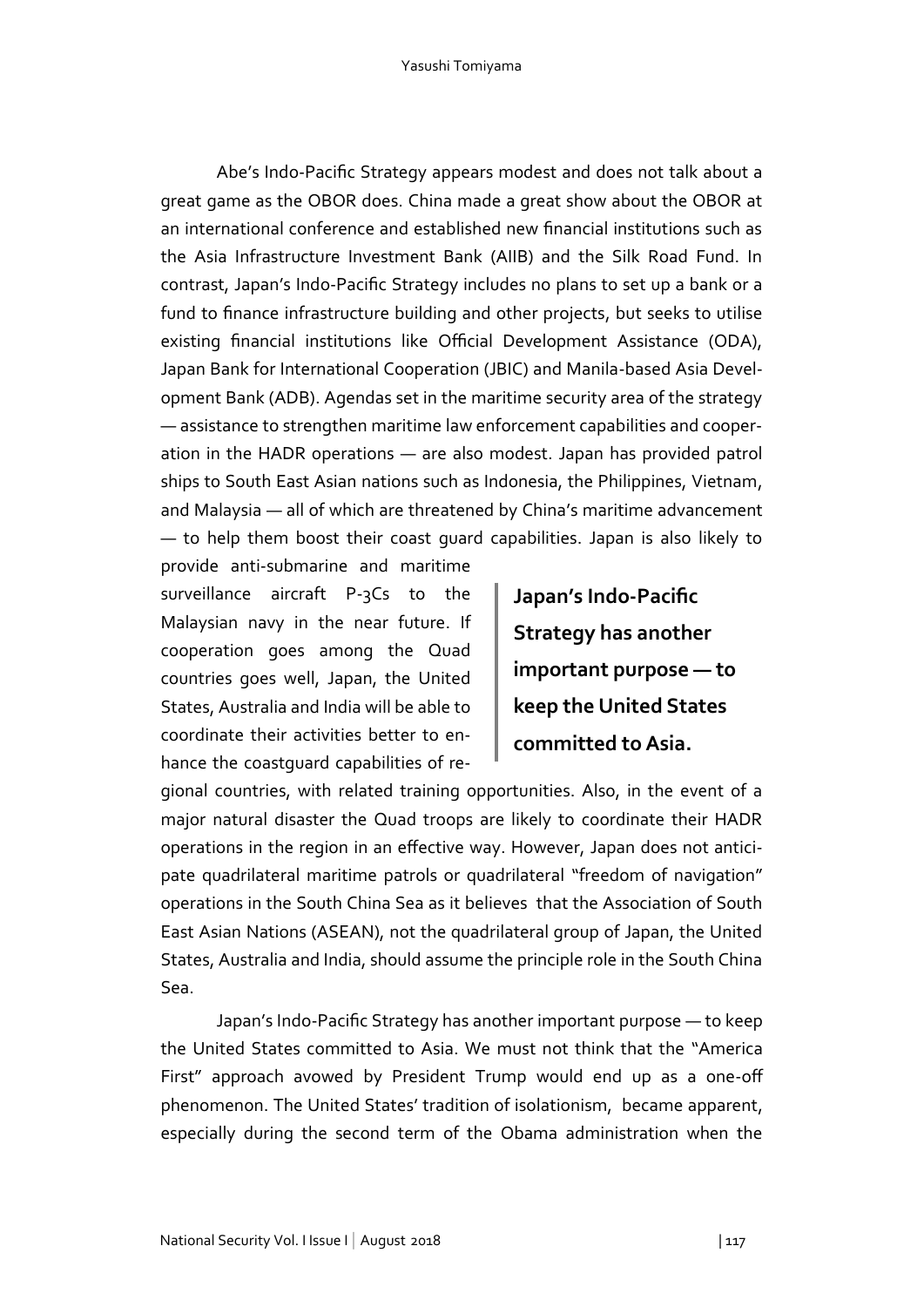country became increasingly inward-looking and hesitated to intervene in international issues. Trump won the presidential race by taking advantage of such an inward-looking electorate. We should expect the introvert tendency in the United States to remain unchanged in the post-Trump years. The Free and Open Indo-Pacific Strategy is, therefore, an important mechanism to keep the United States engaged and committed to Asia. And the Quad is an important part of the strategy. Even though Trump used the same phrase —— "free and open Indo-Pacific" — as Abe's in his speech in Vietnam, it was difficult to say whether Trump shared Abe's strategy of exercising vigilance with regard to China. Still, according to a senior Japanese official, it is important to: "Look at what they have in common, instead of what they don't have. I think it's positive that Trump did use the same words and come personally to Asia."

 As for the revival of the Quad, there seems to have been no strong reaction from China to date. Although a spokesman for the Chinese foreign ministry said in November 2017, that his government hoped the four-way dialogue

**China appears to be confident that President Trump is so busy prioritising the re -acceleration of the US economy that he has no geopolitical policy to form an alliance with other key democracies in the region.**

would not damage "a third party's interest" (Dasgupta, 2017), China has not been reported to have either delivered any diplomatic demarche to Japan, the United States, Australia and India, as it did 10 years ago, or expressed concern during top leaders' meetings. As far as Chinese media commentaries are concerned, China appears to be confident that President Trump is so busy prioritising the re-acceleration of the US economy that he has no geopolitical policy to form an alliance with other key democracies in the region.

# **Opportunities and challenges**

Behind the revival of the Quad after

ten years is the changing dynamics in the Indo-Pacific region because of rising Chinese military and economic power and the inward-looking tendency of the United States. China has been conspicuously active in challenging the existing international order in recent years. In the South China Sea, Beijing has categorically ignored the ruling of an international arbitration tribunal and has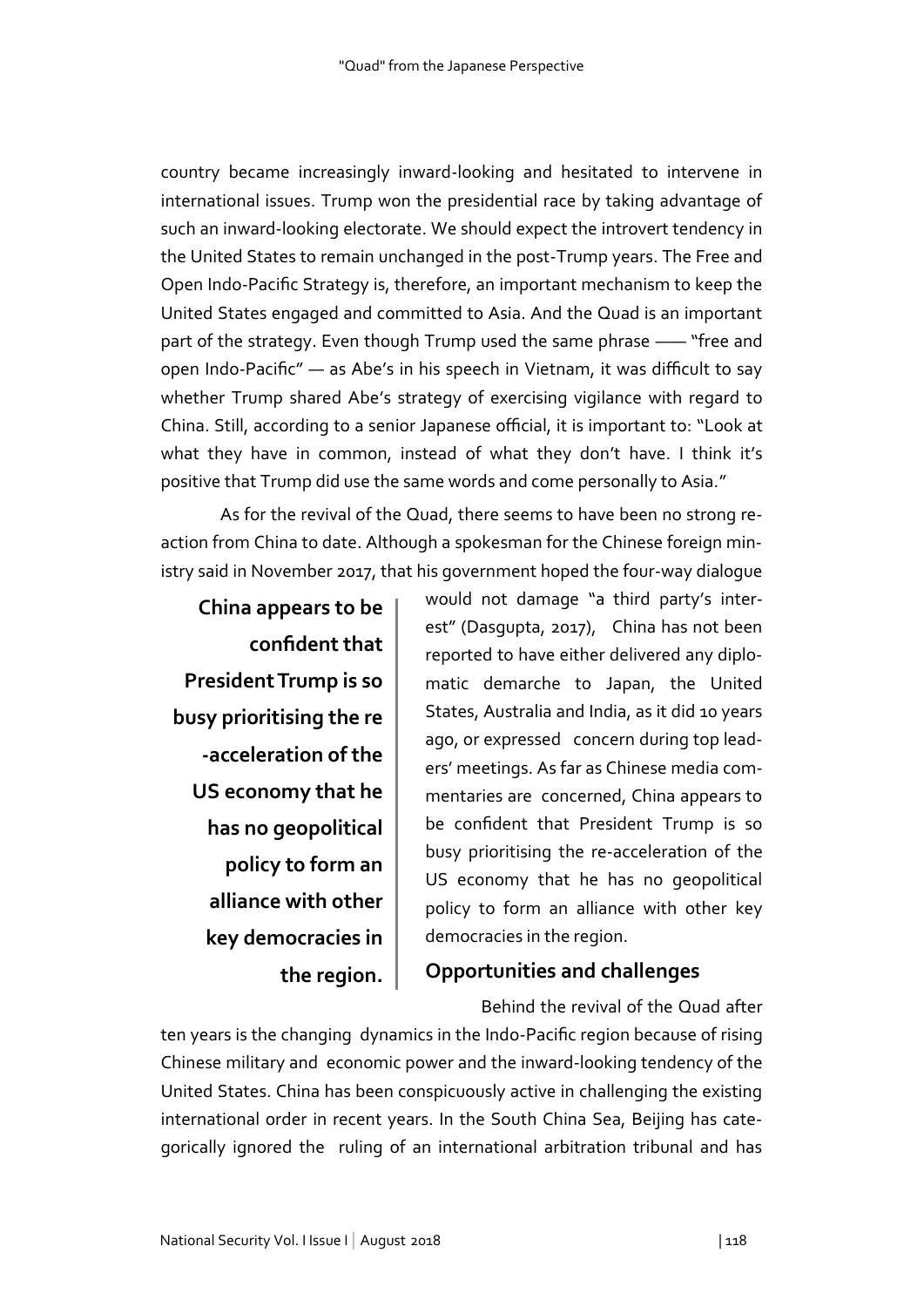continued to militarise seven artificial islands in the Spratly Islands. In the East China Sea, Beijing routinely deploys China Coast Guard ships in waters around the Senkaku Islands in an attempt to break the effective control of Japan. In the summer of 2017, the Chinese People's Liberation Army unilaterally began road construction in the Doklam area east of the Himalayas, triggering a standoff with Indian troops. Australia is now increasingly wary of China because Beijing has been gaining influence in the Australian political system and universities by pumping in money. Within the "One Belt, One Road" zone, China constructed a deep sea port in Hambantota in Sri Lanka. But the burden of the debt is so heavy that Sri Lanka has recently handed over the operating rights of the port to a Chinese state-owned company on a 99-year lease. This development has revealed predatory nature of the "One Belt, One Road" initiative. The quadrilateral group of Japan, the United States, Australia, and India are aware of the danger posed by China as a "revisionist power," following a series of such actions.

 Meanwhile, President Trump's "America First" policy, especially the withdrawal from the Trans-Pacific Partnership (TPP) free trade agreement, has alarmed US allies such as Japan and Australia who saw it as a sign of declining American interest in Asia. Both Japan and Australia are among the 11 countries who on March 8, 2018 agreed to keep the agreement alive despite the American withdrawal. The efforts to keep the United States committed to Asia should be in the national interest of not only the US allies, but also India. If the strategic partnership between Japan, the United States, Australia and India deepens, it will be easier for the four governments to share analyses relating to Chinese power, intentions and behaviours, and to exchange information about the "One Belt, One Road" initiative. On the naval domain, US-India-Japan trilateral naval exercise has focused on anti-submarine warfare (ASW) in recent years (Panda, 2017), in view of Chinese submarines vigorous activities. It is now possible that Australia, which has specific plans to improve its ASW capabilities (Department of Defence, Australia, 2016), could also participate in the exercise and therefore enlarge the scope of training. However, it is still unclear how far the quadrilateral cooperation will forge ahead.

In the field of economics, Japan, as I mentioned earlier, plans to utilise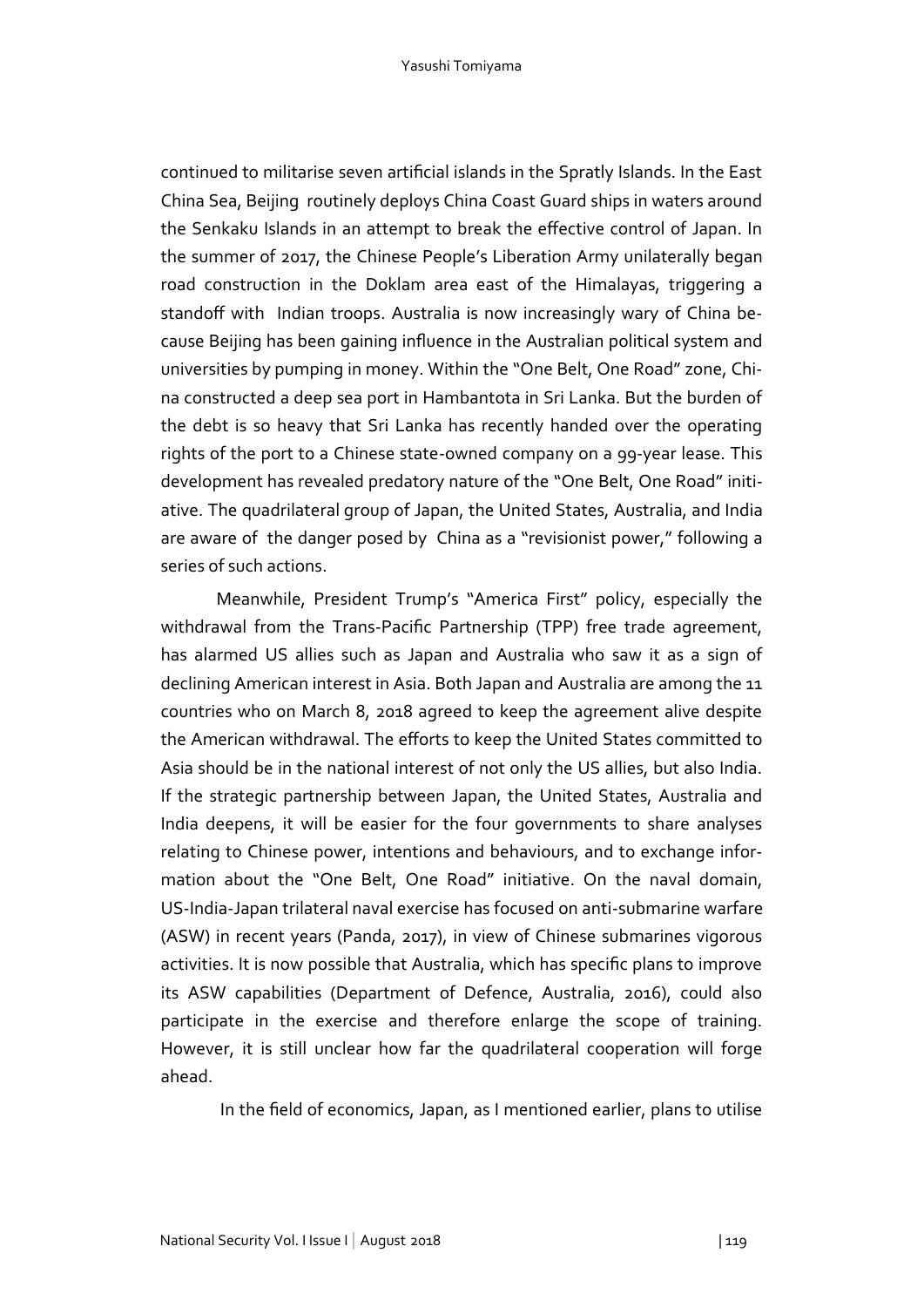the existing financial institutions for infrastructure construction and other projects. But, given the fact the ADB's loan criteria have been too strict to satisfy the enormous demand, prompting the setting up of the Chinese-led AIIB, it is not very sure if the existing institutions would be suffice. In the security field, Japan imposes many restraints on the military activities of its Self-Defence Forces (SDF), preventing it from making military contributions on par with US, Australia and India. Japan needs to revise its Constitution to get rid

**Japan needs to revise its Constitution to get rid of the post-World War II tradition of absolute pacifism.**

of the post-World War II tradition of absolute pacifism. Even if it becomes possible for the country to hold a national referendum in a couple of years to determine whether the Constitution should be revised, the pro-revision advocates are not optimistic about the referendum's result. Additionally, as the Quad has been promoted by the

personal sponsorship of Prime Minister Abe, it is uncertain whether his enthusiasm will be inherited by the next government.

 In the United States, President Trump has not announced a comprehensive Asia strategy. The National Security Strategy, published last December by the White House designated China and Russia as "revisionist powers" and stressed that the United States is in a "strategic competition" with the two countries. But it is still unclear if the president himself shares this long-term perception. To what extent the America-first president will stay committed to Asia is yet unknown. Will the United States not be inclined to form a Group of Two (G2) with China, to jointly determine the fate of Asia if the North Korean nuclear crisis is resolved thanks to China's cooperation?

 India, known for its traditional policy of nonalignment and strategic autonomy, apparently does not want the Quad to be seen as an "anti-China block." While seeking closer relations with Japan and the United States in recent years, India has been conducting hard-nosed diplomacy, seeking cooperation with China and Russia, within the framework of BRICS (emerging economies of Brazil, Russia, India, China and South Africa).

 In Australia, as the incumbent government is a coalition of two conservative parties with a weak support base, we should not take the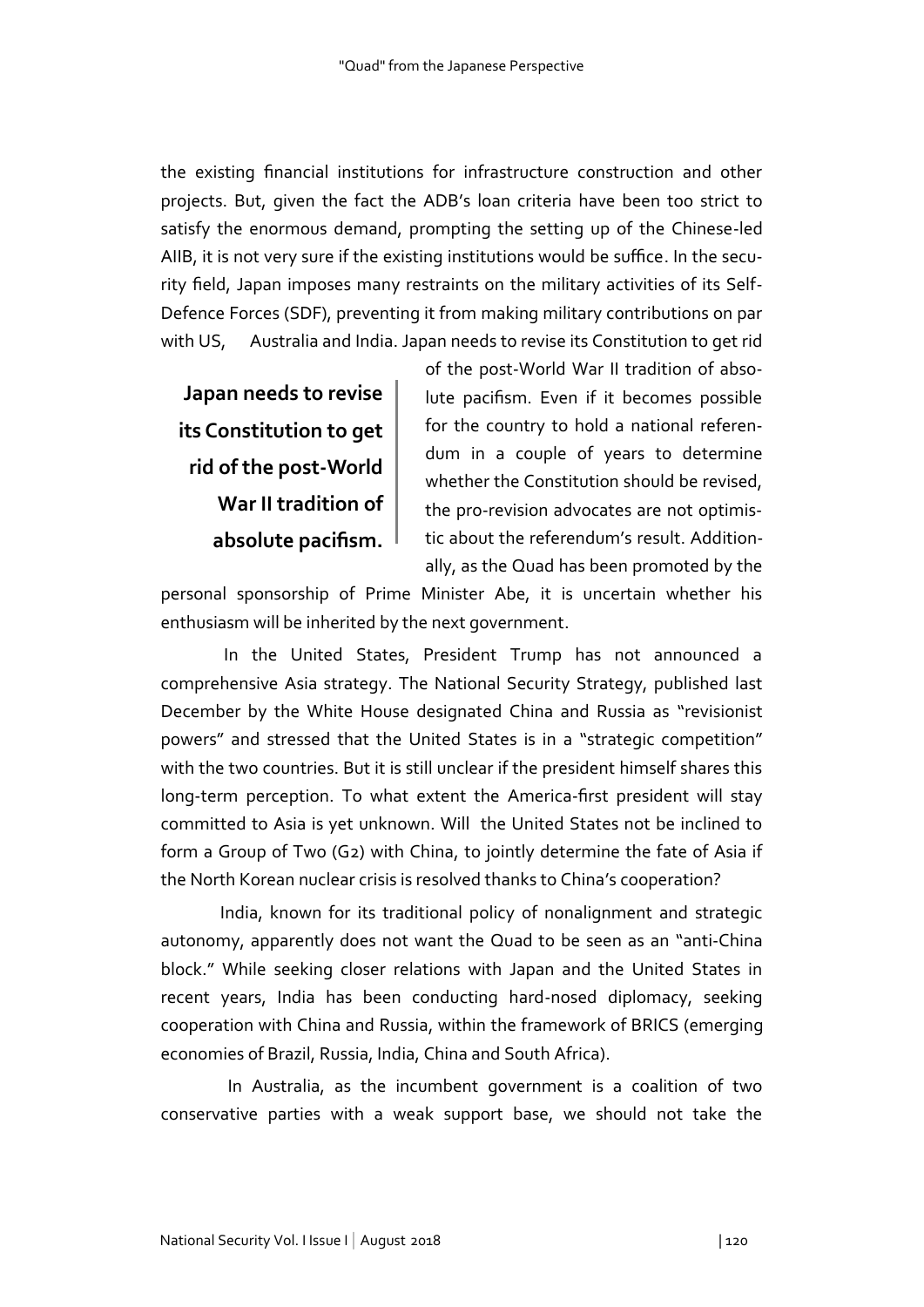presence of pro-Chinese politicians in Australia lightly. If China chooses to force the Quad to collapse it is likely that Beijing will first bring pressure to bear on Australia, as it did ten years ago.

The Quad forms an important part of Japan's Indo-Pacific strategy, but its progress will have many twists and turns. Therefore, it is also important for Japan to maintain and strengthen the Japan-US alliance as the lynchpin of national and regional security structure, while promoting multilayered arrangements. These include bilateral ones, such as: Japan-India, Japan-Australia, and Japan-ASEAN; trilateral ones: Japan-US-India; Japan-US-Australia; and Japan-Australia-India, and multila teral frameworks such as the East Asia Summit (EAS); as well as partnership with external democracies, including the United Kingdom and France.

# **References**

Abe, S. *Utsukushii Kuni-e*. Tokyo: Bungeishunju, 2006. p.160. Available only in Japanese.

Abe, S. *Asia's Democratic Security Diamond*, 2012 Available at: https://www.projectsyndicate.org/commentary/a-strategic-alliance-for-japan-and-india-by-shinzo-abe? barrier=accessreg [Accessed June 9, 2018].

Chellaney, B. 'Playing the new Great Game in Asia and beyond,' *The Japan Times* (2007). Available at: https://www.japantimes.co.jp/opinion/2007/06/07/commentary/ playing-the-new-great-game-in-asia-and-beyond/#.WmxBqukUljo [Accessed June 9, 2018].

Dasgupta, S. 'China hopes India-US-Australia-Japan quadrilateral won't damage "third party" ', *The Times of India* (online). Available at: https:// timesofindia.indiatimes.com/world/china/china-hopes-india-us-australia-japanquadrilateral-wont-damage-third-party/articleshow/61521305.cms [Accessed June 9, 2018].

Department of Defence, Australia, *2016 Defence White Paper*, 2016. Available at: http://www.defence.gov.au/Whitepaper/AtAGlance/Maritime-Ops.asp [Accessed June 9, 2018].

Dikshit, S. 'First joint naval exercise with Australia in September', *The Hindu,* 2007, Available at: http://www.thehindu.com/todays-paper/tp-national/First-joint-navalexercise-with-Australia-in-September/article14792645.ece [Accessed 9 June 2018]. Hayashi, S. and Onchi, Y. 'Japan to propose dialogue with US, India and Australia,'

*Nikkei Asian Review*, 2017 . Available at: https://asia.nikkei.com/Politics-Economy/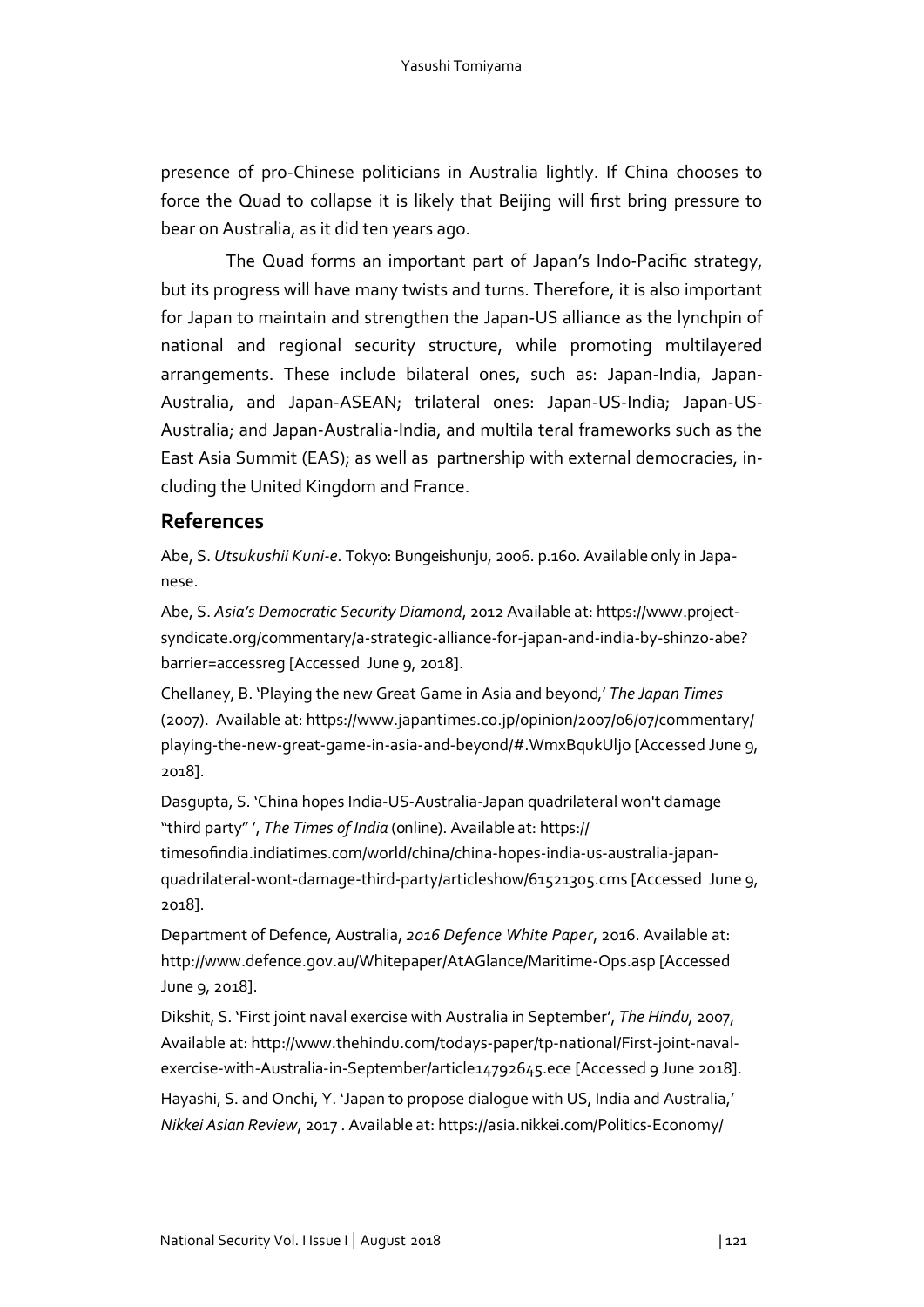International-Relations/Japan-to-propose-dialogue-with-US-India-and-Australia [Accessed June 9, 2018].

Madan, T. 'The Rise, Fall, and Rebirth of the "Quad"'. *War on the Rocks* 2017. Available at: https://warontherocks.com/2017/11/rise-fall-rebirth-quad/ [Accessed June 9,2018]. Middleton, J. and Smith, S. *Interview on Asia Pacific Focus*. 2008. Available at: https:// foreignminister.gov.au/transcripts/2008/080210\_apf.html [Accessed June 9, 2018].

Miglani, S. 'India won't include Australia in naval drills, fears China backlash' *Reuters* 2017 (online). Available at: https://www.reuters.com/article/us-india-navy-exercises/ india-wont-include-australia-in-naval-drills-fears-china-backlash-idUSKBN18Q1VD [Accessed June 9, 2018].

Ministry of Foreign Affairs of Japan, *Joint Statement towards Japan-India Strategic and Global Partnership*, 2006, p13. Available at: http://www.mofa.go.jp/region/asiapaci/india/pdfs/joint0612.pdf [Accessed June 9, 2018].

Ministry of Foreign Affairs of Japan, *'Confluence of the Two Seas,'* Speech by H. E. Mr. Shinzo Abe, Prime Minister of Japan at the Parliament of the Republic of India , 2007 Available at: http://www.mofa.go.jp/region/asia-paci/pmv0708/speech-2.html [Accessed June 9, 2018].

Ministry of Foreign Affairs of Japan, *Japan-India Joint Statement*, 2016. P 9. Available at: http://www.mofa.go.jp/mofaj/files/000202950.pdf [Accessed June 9, 2018].

Ministry of Foreign Affairs of Japan, *A New Foreign Policy Strategy: Free and Open Indo-Pacific Strategy*, 2017a. Available at: http://www.sydney.au.emb-japan.go.jp/ document/english/Indo-PacificStrategy.PDF [Accessed June 9, 2018].

Ministry of Foreign Affairs of Japan, *Japan-India Joint Statement: Toward a Free, Open and Prosperous Indo-Pacific*, 2017b, p11*.* Available at: http://www.mofa.go.jp/mofaj/ files/000289999.pdf [Accessed June 9, 2018].

Ministry of Foreign Affairs of Japan, *Joint Meeting Outcomes: Visit to Australia by Japanese Prime Minister Abe*, 2017c, p1. Available at: http://www.mofa.go.jp/mofaj/ files/000218411.pdf [Accessed June 9, 2018].

Ministry of Foreign Affairs of Japan, (2017d). *Australia-India-Japan-U.S. Consultations on the Indo-Pacific*. Available at: http://www.mofa.go.jp/press/release/ press4e\_001789.html (Accessed 9 June 2018).

Ministry of Foreign Affairs of Japan, *Joint Press Statement: Visit to Japan by Australian Prime Minister Turnbull*, 2018. Available at: http://www.mofa.go.jp/mofaj/ files/000326262.pdf (Accessed June 9, 2018).

Panda, A. 'India-Japan-US Malabar 2017 Naval Exercises Kick Off With Anti-Submarine Warfare in Focus', *The Diplomat*, 2017.Available at: https://